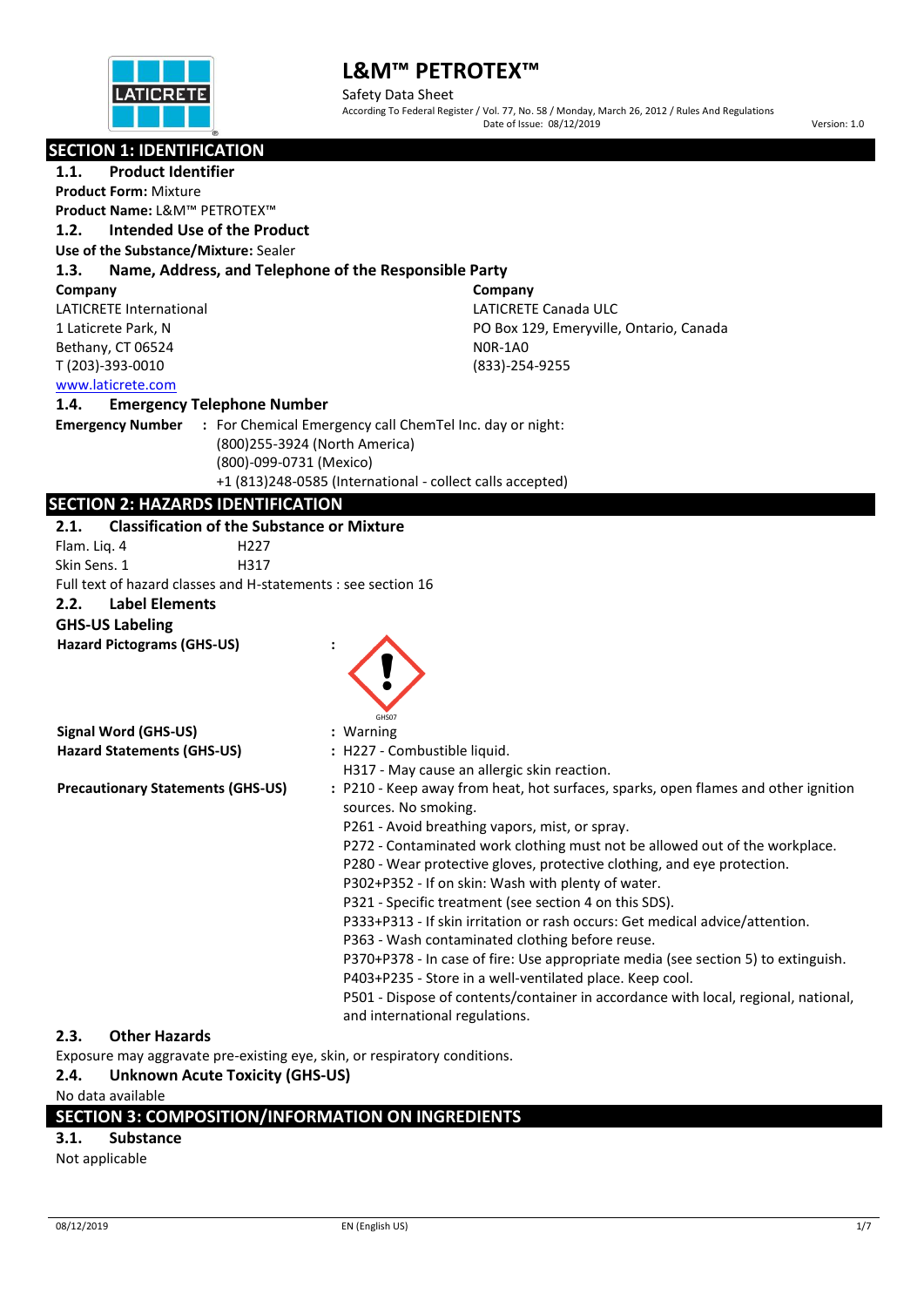#### Safety Data Sheet

According to Federal Register / Vol. 77, No. 58 / Monday, March 26, 2012 / Rules and Regulations

| 3.2.<br><b>Mixture</b>                 |                           |               |                                                                                                                                                                                                                                                 |
|----------------------------------------|---------------------------|---------------|-------------------------------------------------------------------------------------------------------------------------------------------------------------------------------------------------------------------------------------------------|
| <b>Name</b>                            | <b>Product Identifier</b> | %             | <b>GHS US classification</b>                                                                                                                                                                                                                    |
| Triethoxy(2,4,4-trimethylpentyl)silane | (CAS-No.) 35435-21-3      | $\leq$ 2.2    | Flam. Liq. 3, H226                                                                                                                                                                                                                              |
| Ethylene glycol                        | (CAS-No.) 107-21-1        | $\leq 0.33$   | Acute Tox. 4 (Oral), H302<br>STOT RE 2, H373                                                                                                                                                                                                    |
| Ethyl alcohol                          | (CAS-No.) 64-17-5         | < 0.11        | Flam. Lig. 2, H225<br>Eye Irrit. 2A, H319                                                                                                                                                                                                       |
| 3(2H)-Isothiazolone, 2-methyl-         | (CAS-No.) 2682-20-4       | $0.05 - 0.06$ | Acute Tox. 3 (Oral), H301<br>Acute Tox. 3 (Dermal), H311<br>Acute Tox. 2 (Inhalation:dust, mist), H330<br>Skin Corr. 1B, H314<br>Eye Dam. 1, H318<br>Skin Sens. 1A, H317<br>STOT SE 3, H335<br>Aquatic Acute 1, H400<br>Aquatic Chronic 1, H410 |

### Full text of H-phrases: see section 16

**SECTION 4: FIRST AID MEASURES**

### **4.1. Description of First-aid Measures**

**First-aid Measures General:** Never give anything by mouth to an unconscious person. If you feel unwell, seek medical advice (show the label where possible).

**First-aid Measures After Inhalation:** When symptoms occur: go into open air and ventilate suspected area. Obtain medical attention if breathing difficulty persists.

**First-aid Measures After Skin Contact:** Immediately remove contaminated clothing. Drench affected area with water for at least 15 minutes. Obtain medical attention if irritation/rash develops or persists.

**First-aid Measures After Eye Contact:** Remove contact lenses, if present and easy to do. Continue rinsing. Rinse cautiously with water for at least 15 minutes. Obtain medical attention.

**First-aid Measures After Ingestion:** Rinse mouth. Do NOT induce vomiting. Obtain medical attention.

### **4.2. Most Important Symptoms and Effects Both Acute and Delayed**

**Symptoms/Injuries:** Skin sensitization.

**Symptoms/Injuries After Inhalation:** Prolonged exposure may cause irritation.

**Symptoms/Injuries After Skin Contact:** May cause an allergic skin reaction.

**Symptoms/Injuries After Eye Contact:** May cause slight irritation to eyes.

**Symptoms/Injuries After Ingestion:** Ingestion may cause adverse effects.

**Chronic Symptoms:** None expected under normal conditions of use.

**4.3. Indication of Any Immediate Medical Attention and Special Treatment Needed**

If exposed or concerned, get medical advice and attention. If medical advice is needed, have product container or label at hand.

### **SECTION 5: FIRE-FIGHTING MEASURES**

### **5.1. Extinguishing Media**

**Suitable Extinguishing Media:** Water spray, fog, carbon dioxide (CO2), alcohol-resistant foam, or dry chemical.

**Unsuitable Extinguishing Media:** Do not use a heavy water stream. A heavy water stream may spread burning liquid.

### **5.2. Special Hazards Arising From the Substance or Mixture**

**Fire Hazard:** Combustible liquid.

**Explosion Hazard:** May form flammable or explosive vapor-air mixture.

**Reactivity:** Reacts violently with strong oxidizers. Increased risk of fire or explosion.

### **5.3. Advice for Firefighters**

**Precautionary Measures Fire:** Exercise caution when fighting any chemical fire.

**Firefighting Instructions:** Use water spray or fog for cooling exposed containers. In case of major fire and large quantities: Evacuate area. Fight fire remotely due to the risk of explosion.

**Protection During Firefighting:** Do not enter fire area without proper protective equipment, including respiratory protection. **Hazardous Combustion Products:** Carbon oxides (CO, CO2). Hydrocarbons. Halogenated hydrocarbons. Formaldehyde. Sulfur oxides. Nitrogen oxides.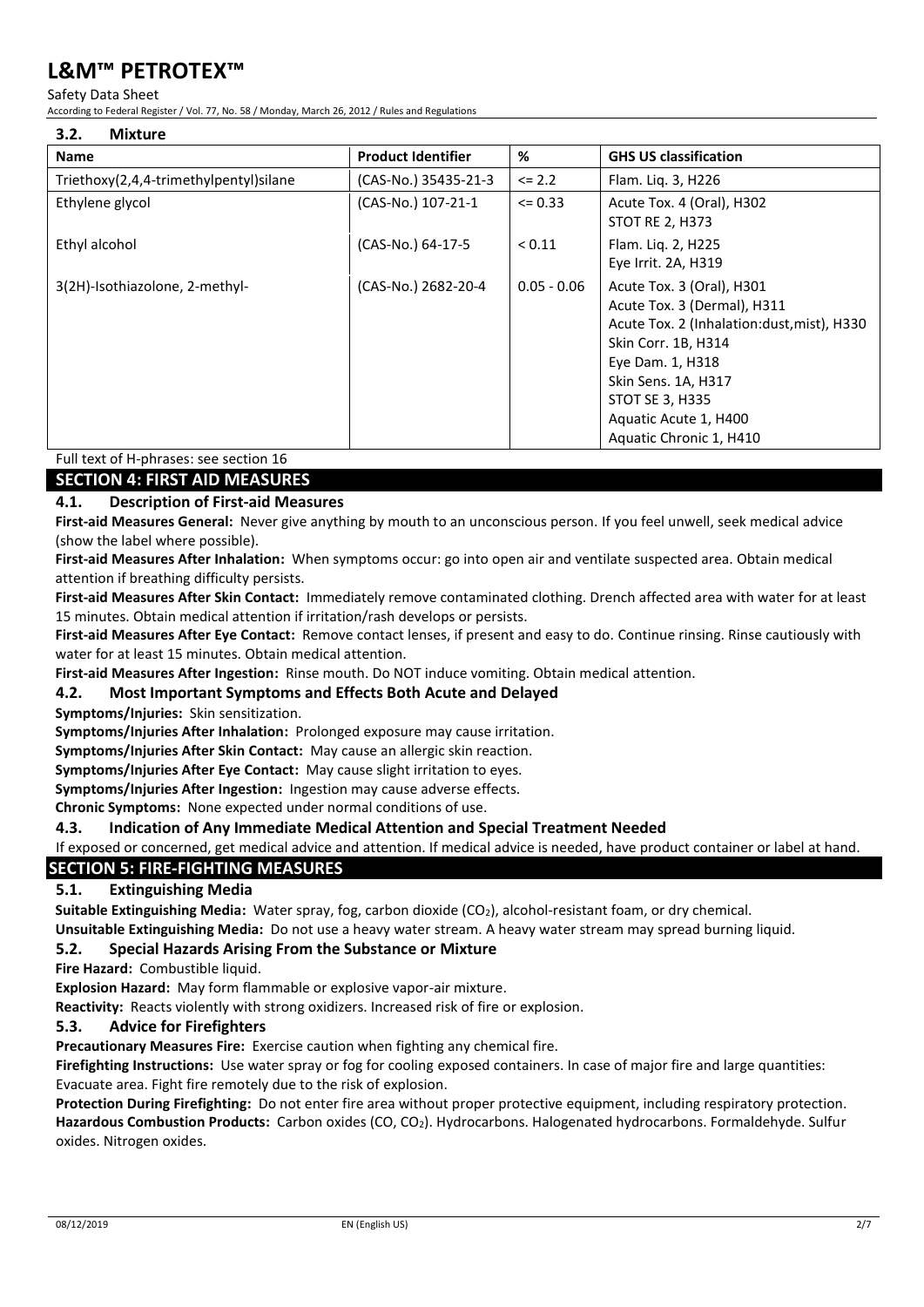Safety Data Sheet

According to Federal Register / Vol. 77, No. 58 / Monday, March 26, 2012 / Rules and Regulations

### **SECTION 6: ACCIDENTAL RELEASE MEASURES**

### **6.1. Personal Precautions, Protective Equipment and Emergency Procedures**

**General Measures:** Avoid breathing (vapor, mist, spray). Do not get in eyes, on skin, or on clothing. Keep away from heat, hot surfaces, sparks, open flames, and other ignition sources. No smoking. Use special care to avoid static electric charges.

### **6.1.1. For Non-Emergency Personnel**

**Protective Equipment:** Use appropriate personal protective equipment (PPE).

**Emergency Procedures:** Evacuate unnecessary personnel. Stop leak if safe to do so.

### **6.1.2. For Emergency Personnel**

**Protective Equipment:** Equip cleanup crew with proper protection.

**Emergency Procedures:** Upon arrival at the scene, a first responder is expected to recognize the presence of dangerous goods, protect oneself and the public, secure the area, and call for the assistance of trained personnel as soon as conditions permit. Ventilate area. Eliminate ignition sources.

#### **6.2. Environmental Precautions**

Prevent entry to sewers and public waters.

### **6.3. Methods and Materials for Containment and Cleaning Up**

**For Containment:** Contain any spills with dikes or absorbents to prevent migration and entry into sewers or streams. As an immediate precautionary measure, isolate spill or leak area in all directions.

**Methods for Cleaning Up:** Clean up spills immediately and dispose of waste safely. Transfer spilled material to a suitable container for disposal. Contact competent authorities after a spill. Absorb and/or contain spill with inert material. Do not take up in combustible material such as: saw dust or cellulosic material. Use only non-sparking tools.

### **6.4. Reference to Other Sections**

See Section 8 for exposure controls and personal protection and Section 13 for disposal considerations.

### **SECTION 7: HANDLING AND STORAGE**

### **7.1. Precautions for Safe Handling**

**Additional Hazards When Processed:** Handle empty containers with care because residual vapors are flammable.

**Precautions for Safe Handling:** Wash hands and other exposed areas with mild soap and water before eating, drinking or smoking and when leaving work. Avoid prolonged contact with eyes, skin and clothing. Avoid breathing vapors, mist, spray. Take precautionary measures against static discharge. Use only non-sparking tools.

**Hygiene Measures:** Handle in accordance with good industrial hygiene and safety procedures.

### **7.2. Conditions for Safe Storage, Including Any Incompatibilities**

**Technical Measures:** Comply with applicable regulations. Take action to prevent static discharges. Ground and bond container and receiving equipment. Use explosion-proof electrical, ventilating, and lighting equipment.

**Storage Conditions:** Store in a dry, cool place. Keep/Store away from direct sunlight, extremely high or low temperatures and incompatible materials. Store in a well-ventilated place. Keep container tightly closed. Keep in fireproof place.

**Incompatible Materials:** Strong acids, strong bases, strong oxidizers.

### **7.3. Specific End Use(s)**

Sealer

### **SECTION 8: EXPOSURE CONTROLS/PERSONAL PROTECTION**

### **8.1. Control Parameters**

For substances listed in section 3 that are not listed here, there are no established exposure limits from the manufacturer, supplier, importer, or the appropriate advisory agency including: ACGIH (TLV), AIHA (WEEL), NIOSH (REL), or OSHA (PEL).

| Ethylene glycol (107-21-1) |                                     |                                                                   |  |
|----------------------------|-------------------------------------|-------------------------------------------------------------------|--|
| <b>USA ACGIH</b>           | ACGIH TWA (ppm)                     | 25 ppm (vapor fraction)                                           |  |
| <b>USA ACGIH</b>           | ACGIH STEL (mg/m <sup>3</sup> )     | 10 mg/m <sup>3</sup> (inhalable particulate matter, aerosol only) |  |
| <b>USA ACGIH</b>           | ACGIH STEL (ppm)                    | 50 ppm (vapor fraction)                                           |  |
| <b>USA ACGIH</b>           | ACGIH chemical category             | Not Classifiable as a Human Carcinogen                            |  |
| Ethyl alcohol (64-17-5)    |                                     |                                                                   |  |
| <b>USA ACGIH</b>           | ACGIH STEL (ppm)                    | 1000 ppm                                                          |  |
| <b>USA ACGIH</b>           | <b>ACGIH chemical category</b>      | Confirmed Animal Carcinogen with Unknown Relevance to Humans      |  |
| <b>USA NIOSH</b>           | NIOSH REL (TWA) $(mg/m3)$           | 1900 mg/m <sup>3</sup>                                            |  |
| <b>USA NIOSH</b>           | NIOSH REL (TWA) (ppm)               | 1000 ppm                                                          |  |
| <b>USA IDLH</b>            | US IDLH (ppm)                       | 3300 ppm (10% LEL)                                                |  |
| <b>USA OSHA</b>            | OSHA PEL (TWA) (mg/m <sup>3</sup> ) | 1900 mg/m <sup>3</sup>                                            |  |
| <b>USA OSHA</b>            | OSHA PEL (TWA) (ppm)                | 1000 ppm                                                          |  |
|                            |                                     |                                                                   |  |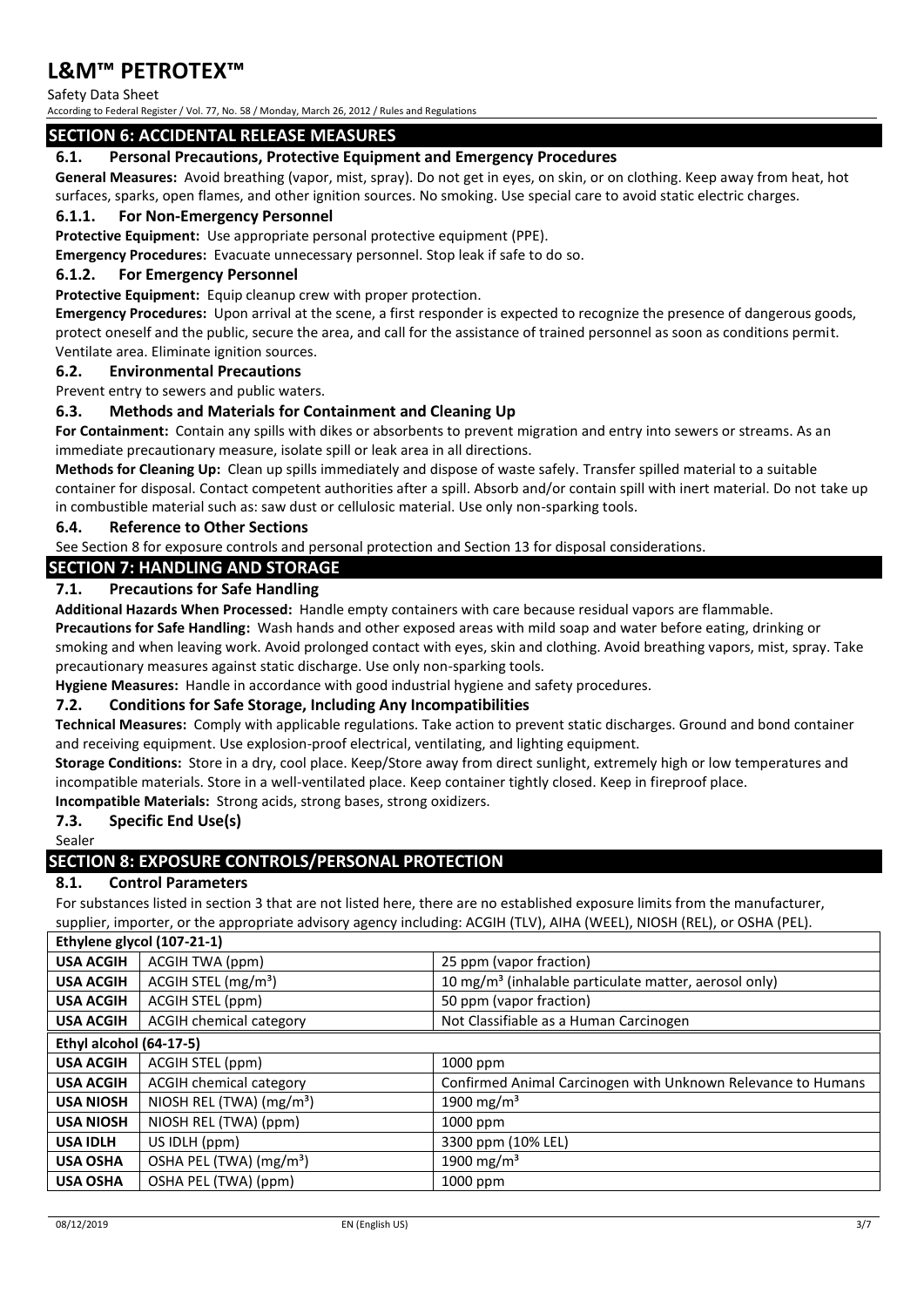Safety Data Sheet

According to Federal Register / Vol. 77, No. 58 / Monday, March 26, 2012 / Rules and Regulations

| According to Federal Register / Vol. 77, No. 58 / Monday, March 26, 2012 / Rules and Regulations |                                                                                                                                                                                                                                                                                                                                                                                                                                                                                                         |  |  |
|--------------------------------------------------------------------------------------------------|---------------------------------------------------------------------------------------------------------------------------------------------------------------------------------------------------------------------------------------------------------------------------------------------------------------------------------------------------------------------------------------------------------------------------------------------------------------------------------------------------------|--|--|
| 8.2.<br><b>Exposure Controls</b>                                                                 |                                                                                                                                                                                                                                                                                                                                                                                                                                                                                                         |  |  |
| <b>Appropriate Engineering Controls</b><br><b>Personal Protective Equipment</b>                  | : Suitable eye/body wash equipment should be available in the vicinity of any<br>potential exposure. Ensure adequate ventilation, especially in confined areas.<br>Ensure all national/local regulations are observed. Gas detectors should be used<br>when flammable gases or vapors may be released. Proper grounding procedures to<br>avoid static electricity should be followed. Use explosion-proof equipment.<br>Gloves. Protective clothing. Protective goggles. Insufficient ventilation: wear |  |  |
|                                                                                                  | respiratory protection.                                                                                                                                                                                                                                                                                                                                                                                                                                                                                 |  |  |
| <b>Materials for Protective Clothing</b>                                                         | : Chemically resistant materials and fabrics. Wear fire/flame resistant/retardant<br>clothing.                                                                                                                                                                                                                                                                                                                                                                                                          |  |  |
| <b>Hand Protection</b>                                                                           | : Wear protective gloves.                                                                                                                                                                                                                                                                                                                                                                                                                                                                               |  |  |
| <b>Eye and Face Protection</b>                                                                   | : Chemical safety goggles.                                                                                                                                                                                                                                                                                                                                                                                                                                                                              |  |  |
| <b>Skin and Body Protection</b>                                                                  | : Wear suitable protective clothing.                                                                                                                                                                                                                                                                                                                                                                                                                                                                    |  |  |
| <b>Respiratory Protection</b>                                                                    | : If exposure limits are exceeded or irritation is experienced, approved respiratory                                                                                                                                                                                                                                                                                                                                                                                                                    |  |  |
|                                                                                                  | protection should be worn. In case of inadequate ventilation, oxygen deficient<br>atmosphere, or where exposure levels are not known wear approved respiratory<br>protection.                                                                                                                                                                                                                                                                                                                           |  |  |
| <b>Other Information</b>                                                                         | : When using, do not eat, drink or smoke.                                                                                                                                                                                                                                                                                                                                                                                                                                                               |  |  |
| <b>SECTION 9: PHYSICAL AND CHEMICAL PROPERTIES</b>                                               |                                                                                                                                                                                                                                                                                                                                                                                                                                                                                                         |  |  |
| <b>Information on Basic Physical and Chemical Properties</b><br>9.1.                             |                                                                                                                                                                                                                                                                                                                                                                                                                                                                                                         |  |  |
| <b>Physical State</b>                                                                            | : Liquid                                                                                                                                                                                                                                                                                                                                                                                                                                                                                                |  |  |
| Appearance                                                                                       | : White                                                                                                                                                                                                                                                                                                                                                                                                                                                                                                 |  |  |
| Odor                                                                                             | : No data available                                                                                                                                                                                                                                                                                                                                                                                                                                                                                     |  |  |
| <b>Odor Threshold</b>                                                                            | : No data available                                                                                                                                                                                                                                                                                                                                                                                                                                                                                     |  |  |
| рH                                                                                               | : 8                                                                                                                                                                                                                                                                                                                                                                                                                                                                                                     |  |  |
| <b>Evaporation Rate</b>                                                                          | : No data available                                                                                                                                                                                                                                                                                                                                                                                                                                                                                     |  |  |
| <b>Melting Point</b>                                                                             | : No data available                                                                                                                                                                                                                                                                                                                                                                                                                                                                                     |  |  |
| <b>Freezing Point</b>                                                                            | : No data available                                                                                                                                                                                                                                                                                                                                                                                                                                                                                     |  |  |
| <b>Boiling Point</b>                                                                             | : $212 °F (100 °C)$                                                                                                                                                                                                                                                                                                                                                                                                                                                                                     |  |  |
| <b>Flash Point</b>                                                                               | : No data available                                                                                                                                                                                                                                                                                                                                                                                                                                                                                     |  |  |
| <b>Auto-ignition Temperature</b>                                                                 | : No data available                                                                                                                                                                                                                                                                                                                                                                                                                                                                                     |  |  |
| <b>Decomposition Temperature</b>                                                                 | : No data available                                                                                                                                                                                                                                                                                                                                                                                                                                                                                     |  |  |
| Flammability (solid, gas)                                                                        | : Not applicable                                                                                                                                                                                                                                                                                                                                                                                                                                                                                        |  |  |
| <b>Vapor Pressure</b>                                                                            | : No data available                                                                                                                                                                                                                                                                                                                                                                                                                                                                                     |  |  |
| Relative Vapor Density at 20°C                                                                   | : No data available                                                                                                                                                                                                                                                                                                                                                                                                                                                                                     |  |  |
| <b>Relative Density</b>                                                                          | : No data available                                                                                                                                                                                                                                                                                                                                                                                                                                                                                     |  |  |
| <b>Specific Gravity</b>                                                                          | : 1.02                                                                                                                                                                                                                                                                                                                                                                                                                                                                                                  |  |  |
| <b>Solubility</b>                                                                                | : Water: Completely Soluble                                                                                                                                                                                                                                                                                                                                                                                                                                                                             |  |  |
| <b>Partition Coefficient: N-Octanol/Water</b>                                                    | : No data available                                                                                                                                                                                                                                                                                                                                                                                                                                                                                     |  |  |

**Viscosity :** No data available

**9.2. Other Information** No additional information available

### **SECTION 10: STABILITY AND REACTIVITY**

**10.1. Reactivity:** Reacts violently with strong oxidizers. Increased risk of fire or explosion.

**10.2. Chemical Stability:** Combustible liquid. May form flammable or explosive vapor-air mixture.

**10.3. Possibility of Hazardous Reactions:** Hazardous polymerization will not occur.

**10.4. Conditions to Avoid:** Direct sunlight, extremely high or low temperatures, heat, hot surfaces, sparks, open flames, incompatible materials, and other ignition sources.

**10.5. Incompatible Materials:** Strong acids, strong bases, strong oxidizers.

**10.6. Hazardous Decomposition Products:** Will decompose above 150 °C (> 300 °F) releasing formaldehyde vapors.

### **SECTION 11: TOXICOLOGICAL INFORMATION**

### **11.1. Information on Toxicological Effects**

**Acute Toxicity (Oral):** Not classified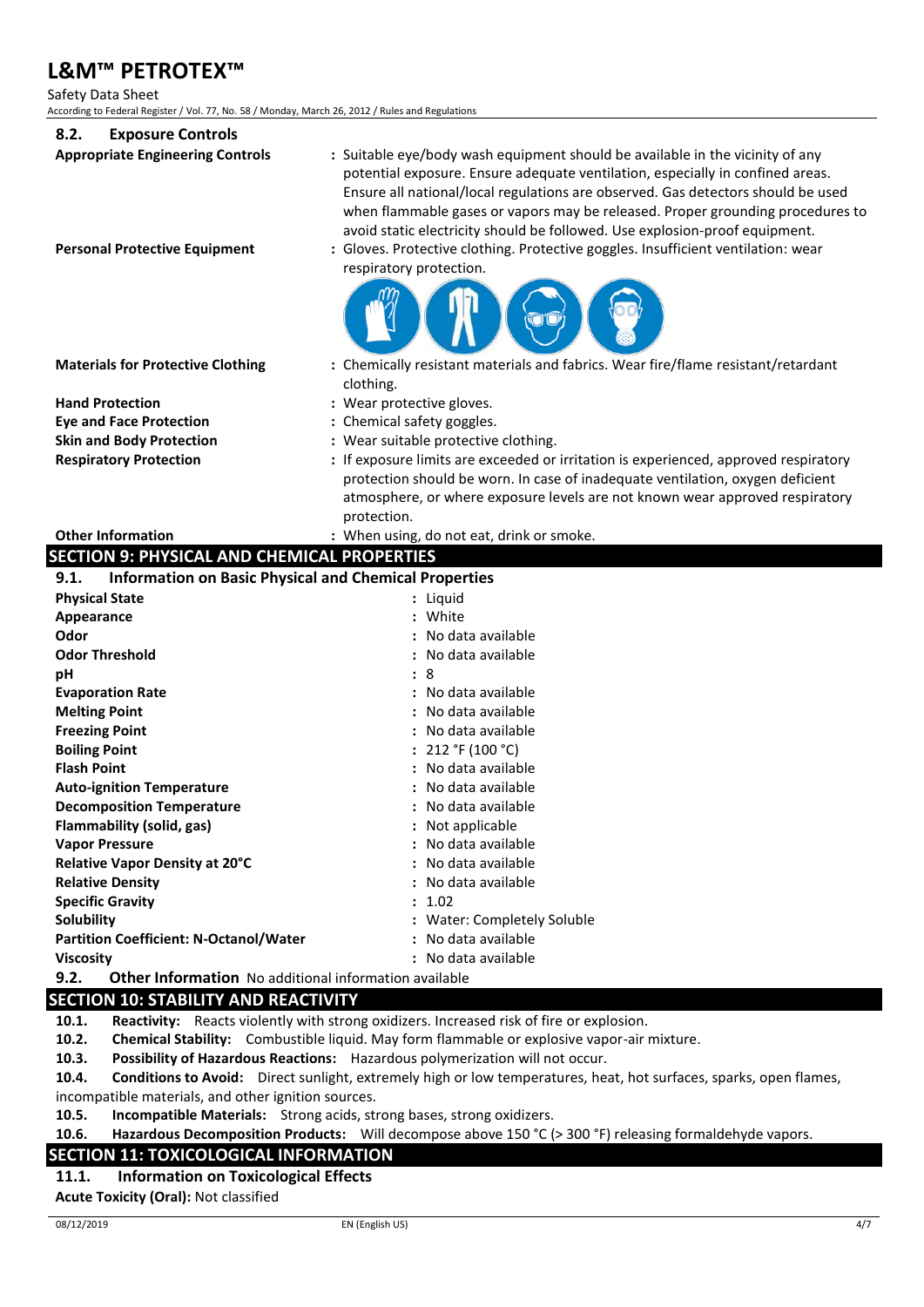Safety Data Sheet

According to Federal Register / Vol. 77, No. 58 / Monday, March 26, 2012 / Rules and Regulations

#### **Acute Toxicity (Dermal):** Not classified

| 3(2H)-Isothiazolone, 2-methyl- (2682-20-4) |                          |  |
|--------------------------------------------|--------------------------|--|
| LD50 Oral Rat                              | $120 \text{ mg/kg}$      |  |
| <b>LD50 Dermal Rabbit</b>                  | $200$ mg/kg              |  |
| <b>LC50 Inhalation Rat</b>                 | $0.11$ mg/l/4h           |  |
| Ethylene glycol (107-21-1)                 |                          |  |
| <b>LD50 Dermal Rat</b>                     | 10600 mg/kg              |  |
| ATE (Oral)                                 | 500.00 mg/kg body weight |  |
| Ethyl alcohol (64-17-5)                    |                          |  |
| LD50 Oral Rat                              | 10470 mg/kg              |  |
| <b>LD50 Dermal Rat</b>                     | 20 ml/kg                 |  |
| <b>LC50 Inhalation Rat</b>                 | 124.7 mg/l/4h            |  |

**Skin Corrosion/Irritation:** Not classified (**pH:** 8)

**Serious Eye Damage/Irritation:** Not classified (**pH:** 8)

**Respiratory or Skin Sensitization:** May cause an allergic skin reaction.

**Germ Cell Mutagenicity:** Not classified

**Carcinogenicity:** Not classified

**Ethyl alcohol (64-17-5)**

| <b>IARC</b> group                                |                                               |
|--------------------------------------------------|-----------------------------------------------|
| <b>OSHA Hazard Communication Carcinogen List</b> | In OSHA Hazard Communication Carcinogen list. |
|                                                  |                                               |

**Reproductive Toxicity:** Not classified

**Specific Target Organ Toxicity (Single Exposure):** Not classified

**Specific Target Organ Toxicity (Repeated Exposure):** Not classified

**Aspiration Hazard:** Not classified

**Symptoms/Injuries After Inhalation:** Prolonged exposure may cause irritation.

**Symptoms/Injuries After Skin Contact:** May cause an allergic skin reaction.

**Symptoms/Injuries After Eye Contact:** May cause slight irritation to eyes.

**Symptoms/Injuries After Ingestion:** Ingestion may cause adverse effects.

**Chronic Symptoms:** None expected under normal conditions of use.

### **SECTION 12: ECOLOGICAL INFORMATION**

| 12.1.<br><b>Toxicity</b>                                 |                                                                            |  |
|----------------------------------------------------------|----------------------------------------------------------------------------|--|
| <b>Ecology - General</b>                                 | : Not classified.                                                          |  |
| Ethylene glycol (107-21-1)                               |                                                                            |  |
| LC50 Fish 1                                              | 41000 mg/l (Exposure time: 96 h - Species: Oncorhynchus mykiss)            |  |
| EC50 Daphnia 1                                           | 46300 mg/l (Exposure time: 48 h - Species: Daphnia magna)                  |  |
| LC50 Fish 2                                              | 14 - 18 ml/l (Exposure time: 96 h - Species: Oncorhynchus mykiss [static]) |  |
| <b>NOEC Chronic Crustacea</b>                            | 4.2 mg/l                                                                   |  |
| Ethyl alcohol (64-17-5)                                  |                                                                            |  |
| LC50 Fish 1                                              | 11200 mg/l                                                                 |  |
| EC50 Daphnia 1                                           | 9268 - 14221 mg/l (Exposure time: 48 h - Species: Daphnia magna)           |  |
| LC50 Fish 2                                              | > 100 mg/l (Exposure time: 96 h - Species: Pimephales promelas [static])   |  |
| ErC50 (Algae)                                            | 1000 mg/l                                                                  |  |
| <b>NOEC Chronic Crustacea</b>                            | $9.6$ mg/l                                                                 |  |
| <b>Persistence and Degradability</b><br>12.2.            |                                                                            |  |
| <b>L&amp;M™ PETROTEX™</b>                                |                                                                            |  |
| <b>Persistence and Degradability</b><br>Not established. |                                                                            |  |
| <b>Bioaccumulative Potential</b><br>12.3.                |                                                                            |  |
| <b>L&amp;M™ PETROTEX™</b>                                |                                                                            |  |
| <b>Bioaccumulative Potential</b>                         | Not established.                                                           |  |
| Ethylene glycol (107-21-1)                               |                                                                            |  |
| Log Pow                                                  | $-1.93$                                                                    |  |
| Ethyl alcohol (64-17-5)                                  |                                                                            |  |
| Log Pow                                                  | $-0.32$                                                                    |  |
|                                                          |                                                                            |  |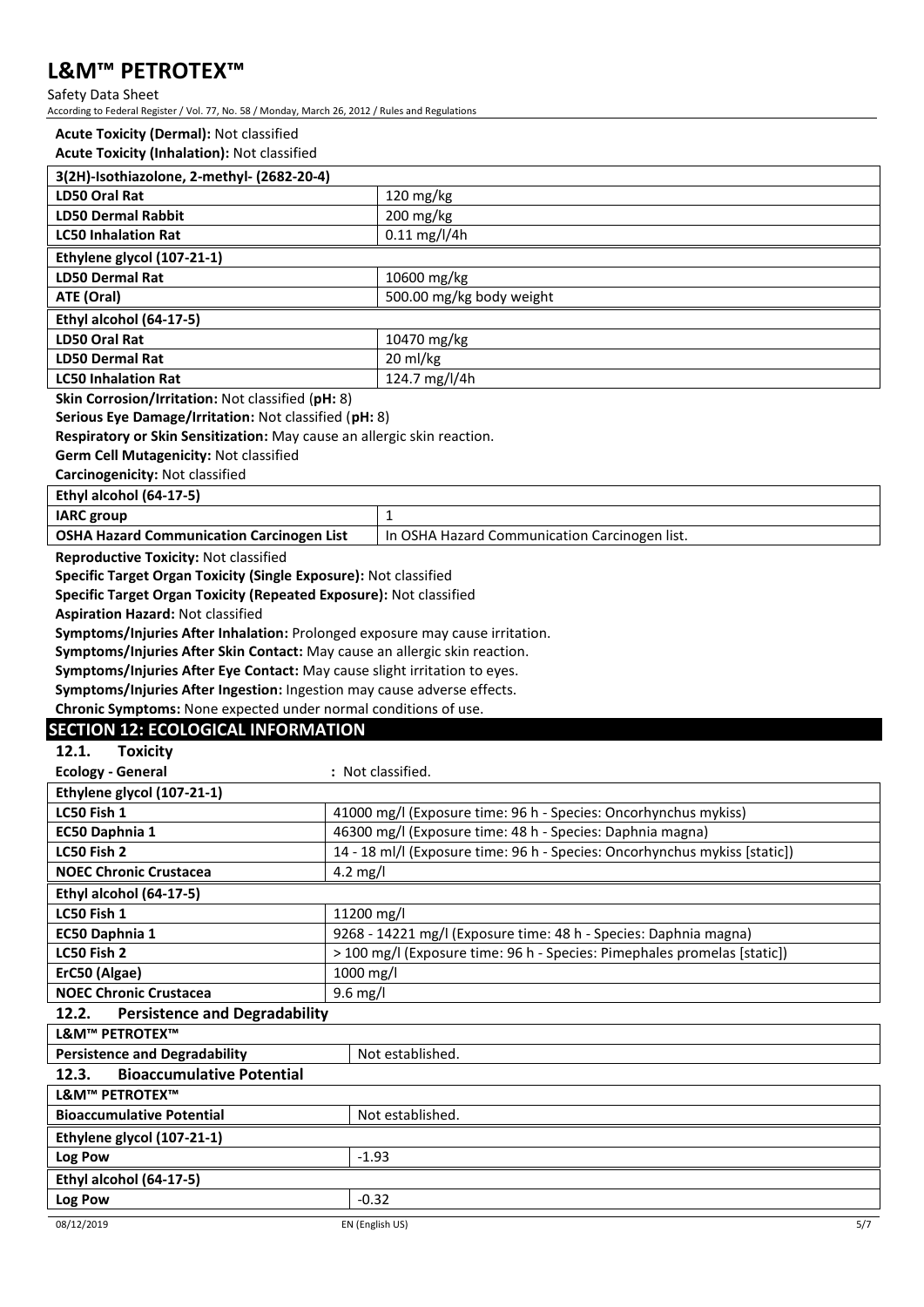Safety Data Sheet

According to Federal Register / Vol. 77, No. 58 / Monday, March 26, 2012 / Rules and Regulations

### **12.4. Mobility in Soil** No additional information available

#### **12.5. Other Adverse Effects**

**Other Information :** Avoid release to the environment.

### **SECTION 13: DISPOSAL CONSIDERATIONS**

### **13.1. Waste Treatment Methods**

**Waste Disposal Recommendations:** Dispose of contents/container in accordance with local, regional, national, and international regulations.

**Additional Information:** Handle empty containers with care because residual vapors are flammable.

#### **Ecology - Waste Materials:** Avoid release to the environment.

#### **SECTION 14: TRANSPORT INFORMATION**

The shipping description(s) stated herein were prepared in accordance with certain assumptions at the time the SDS was authored, and can vary based on a number of variables that may or may not have been known at the time the SDS was issued.

- **14.1. In Accordance with DOT** Not regulated for transport. This material does not sustain combustion.
- **14.2. In Accordance with IMDG** Not regulated for transport
- 14.3. In Accordance with IATA Not regulated for transport

### **SECTION 15: REGULATORY INFORMATION**

**15.1. US Federal Regulations**

**L&M™ PETROTEX™**

| <b>SARA Section 311/312 Hazard Classes</b>                                | Health hazard - Respiratory or skin sensitization                 |  |
|---------------------------------------------------------------------------|-------------------------------------------------------------------|--|
|                                                                           | Physical hazard - Flammable (gases, aerosols, liquids, or solids) |  |
| 3(2H)-Isothiazolone, 2-methyl- (2682-20-4)                                |                                                                   |  |
| Listed on the United States TSCA (Toxic Substances Control Act) inventory |                                                                   |  |
| <b>EPA TSCA Regulatory Flag</b>                                           | PMN - PMN - indicates a commenced PMN substance.                  |  |
|                                                                           | SP - SP - indicates a substance that is identified in a proposed  |  |
|                                                                           | Significant New Uses Rule.                                        |  |
| Triethoxy(2,4,4-trimethylpentyl)silane (35435-21-3)                       |                                                                   |  |
| Listed on the United States TSCA (Toxic Substances Control Act) inventory |                                                                   |  |
| <b>EPA TSCA Regulatory Flag</b>                                           | PMN - PMN - indicates a commenced PMN substance.                  |  |
| Ethylene glycol (107-21-1)                                                |                                                                   |  |
| Listed on the United States TSCA (Toxic Substances Control Act) inventory |                                                                   |  |
| Subject to reporting requirements of United States SARA Section 313       |                                                                   |  |
| <b>CERCLA RQ</b>                                                          | 5000 lb                                                           |  |
| <b>SARA Section 313 - Emission Reporting</b>                              | 1 %                                                               |  |
| Ethyl alcohol (64-17-5)                                                   |                                                                   |  |
| Listed on the United States TSCA (Toxic Substances Control Act) inventory |                                                                   |  |
| <b>US State Regulations</b><br>15.2.                                      |                                                                   |  |
| Ethylene glycol (107-21-1)                                                |                                                                   |  |
| U.S. - Massachusetts - Right To Know List                                 |                                                                   |  |
| U.S. - New Jersey - Right to Know Hazardous Substance List                |                                                                   |  |
| U.S. - Pennsylvania - RTK (Right to Know) - Environmental Hazard List     |                                                                   |  |
| U.S. - Pennsylvania - RTK (Right to Know) List                            |                                                                   |  |
| Ethyl alcohol (64-17-5)                                                   |                                                                   |  |

U.S. - Massachusetts - Right To Know List

U.S. - New Jersey - Right to Know Hazardous Substance List

U.S. - Pennsylvania - RTK (Right to Know) List

### **California Proposition 65**

**WARNING:** This product can expose you to Ethyl alcohol, which is known to the State of California to cause cancer and birth defects or other reproductive harm. For more information go to www.P65Warnings.ca.gov.

| <b>Chemical Name (CAS No.)</b> | Carcinogenicity | <b>Developmental</b> | <b>Female Reproductive</b> | <b>Male Reproductive</b> |
|--------------------------------|-----------------|----------------------|----------------------------|--------------------------|
|                                |                 | Toxicity             | Toxicitv                   | Toxicity                 |
| Ethylene glycol (107-21-1)     |                 |                      |                            |                          |
| Ethyl alcohol (64-17-5)        |                 |                      |                            |                          |

 $\sqrt{N}$